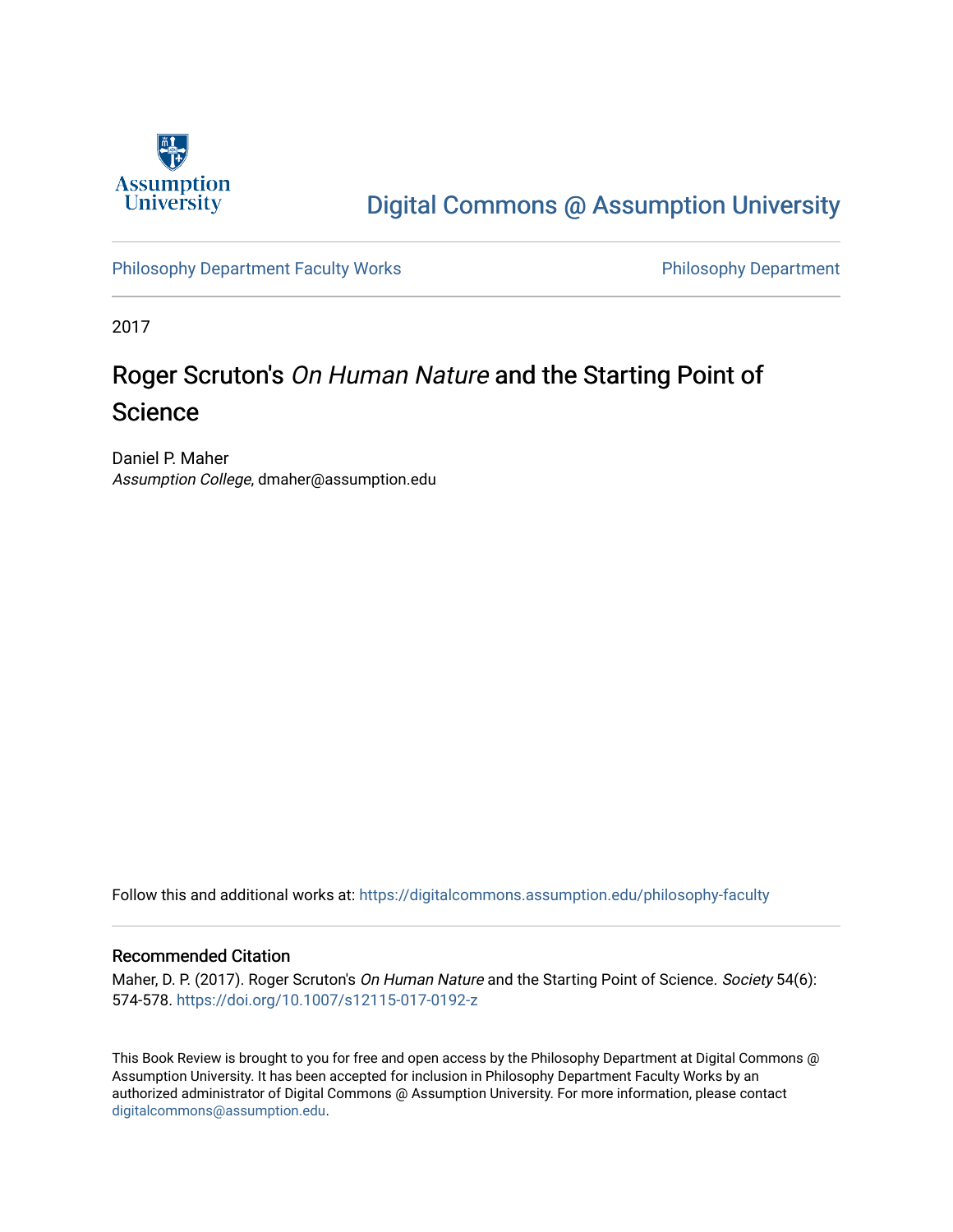### Roger Scruton's *On Human Nature* and the Starting Point of Science

#### Daniel P. Maher

**Abstract** This essay examines Roger Scruton's *On Human Nature* in relation to the tension between modern science and the ordinary experience science aims to explain. Scruton regards the person as emerging from biological realities and tries to defend the integrity of common sense notions of human distinctiveness against reductive interpretations of evolutionary biology.

**Keywords** Human Nature · Person · Science · Evolution · Morality · Sacred · Roger Scruton Roger Scruton. *On Human Nature*. Princeton and Oxford: Princeton University Press, 2017. pp. 160. \$22.95. ISBN: 978-0691168753

This engaging little book contains revised versions of three Charles E. Test lectures Roger Scruton delivered at Princeton University in 2013. To these three ("Human Kind," "Human Relations," and "The Moral Life") he has added a fourth, entitled "Sacred Obligations." The addition addresses "some of the difficulties that will occur to the attentive reader" of the first three chapters, which, he says, at best summarize his views. Scruton advises anyone with an appetite to consider some more of the difficulties to turn to his *The Soul of the World* (Princeton, 2014), which is based on his Stanton Lectures at Cambridge and challenges contemporary, dismissive atheism by considering the intelligibility of the sacred in human experience or of divinity that transcends experience. And what of the remaining difficulties? He invites us to await his future publications or to accompany him to the grave.

The one-page preface in which Scruton stakes out this position intimates what is best in this book. That would be Scruton's attentiveness to the complexity of the problems and questions he addresses, his admission that this book does not aim to close discussion but to sketch an intelligent, minority opinion in opposition to views that are more widespread and more "respectable" among intellectuals, and, finally, his *personal* touch, by which I mean his ability to think at a high level on the topic of human nature without losing sight of what might be called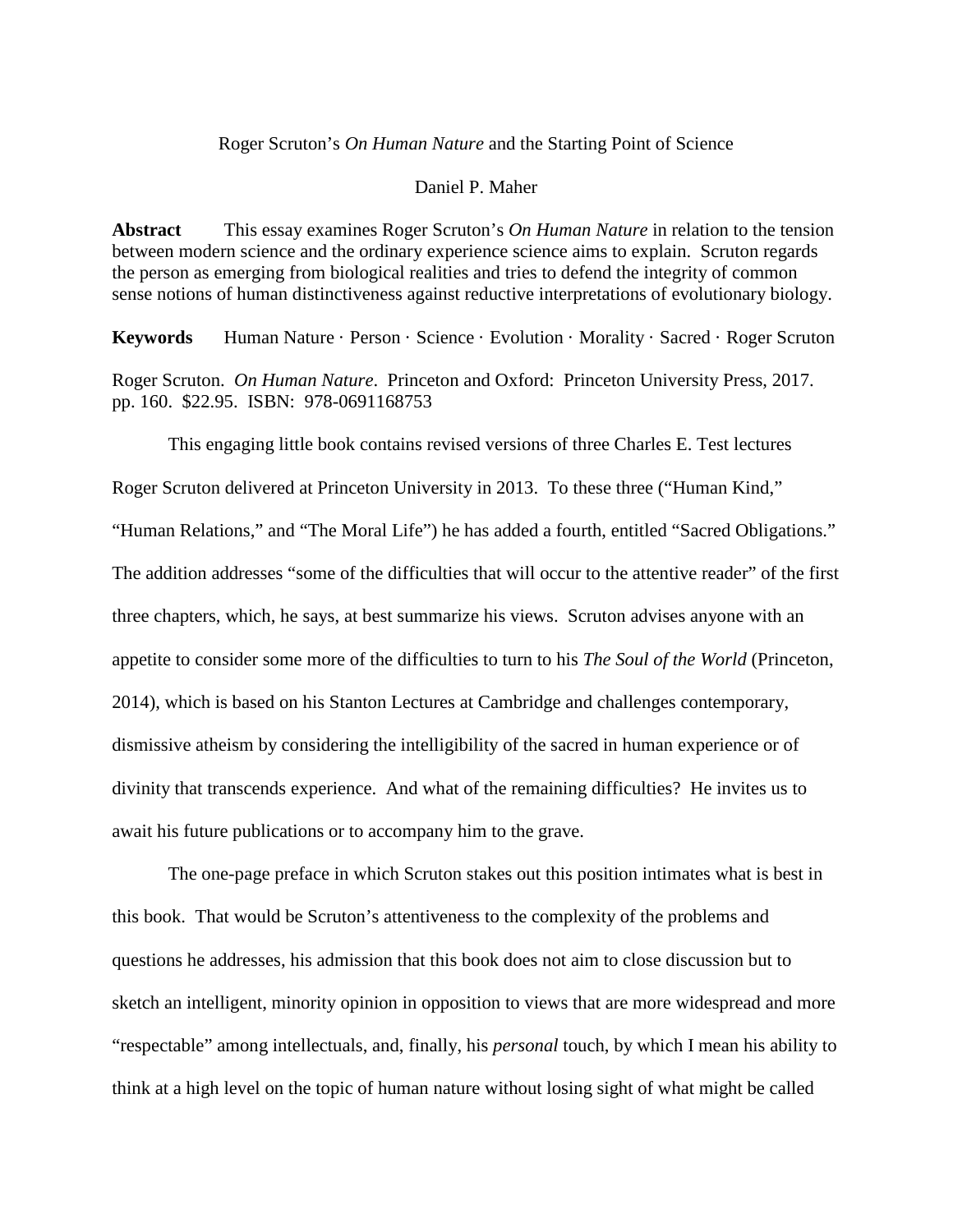real life, that is, the ways and the concerns of mortal persons who live always in relation and in tension with one another. The preface does not advertise what is also very good in this book, namely, Scruton's extraordinary intellectual range. Prominent interlocutors include (among many others) Daniel Dennett, Kant, Wittgenstein, René Girard, and Derek Parfit, but he also appeals along the way to the likes of al-Fārābī, Jacob Burckhardt, and Pope John Paul II. This mix yields neither plodding scholarliness nor disjointed superficiality but rather an enjoyably thought-provoking discourse.

Scruton's book asserts an account of human nature that preserves us as the personal agents we know ourselves to be from direct experience. He resists various scientifically informed views that would reduce us to nothing but complex animals or to illusions of an outsized brain that happen to yield a survival advantage. In this argument, Scruton is the underdog. Modern natural science dominates the intellectual landscape and pervades all our thinking so thoroughly that even those wholly innocent of scientific training speak and think under science's spell. People who cannot name even two nucleotides *know* they have genes and think they want children so as to pass on those genes. It might be enough to bring a tear of joy to Francis Bacon's eye.

Or would it? Four hundred years ago, as he was putting together his *Great Instauration*, Bacon fought the uphill battle, in which he endeavored to overcome the inherent tendency of our minds, which he called *idols of the tribe*, to distort nature in reference to or in proportion to our own nature. He pictured the human mind as an uneven mirror in need of correction by a science proportioned to the universe as it is independent of any reference to the specifically human mode of knowledge. The heirs of the Baconian project are legion, and one finds them writing books and essays in which they proudly declare that the soul or self or mind does not exist but only the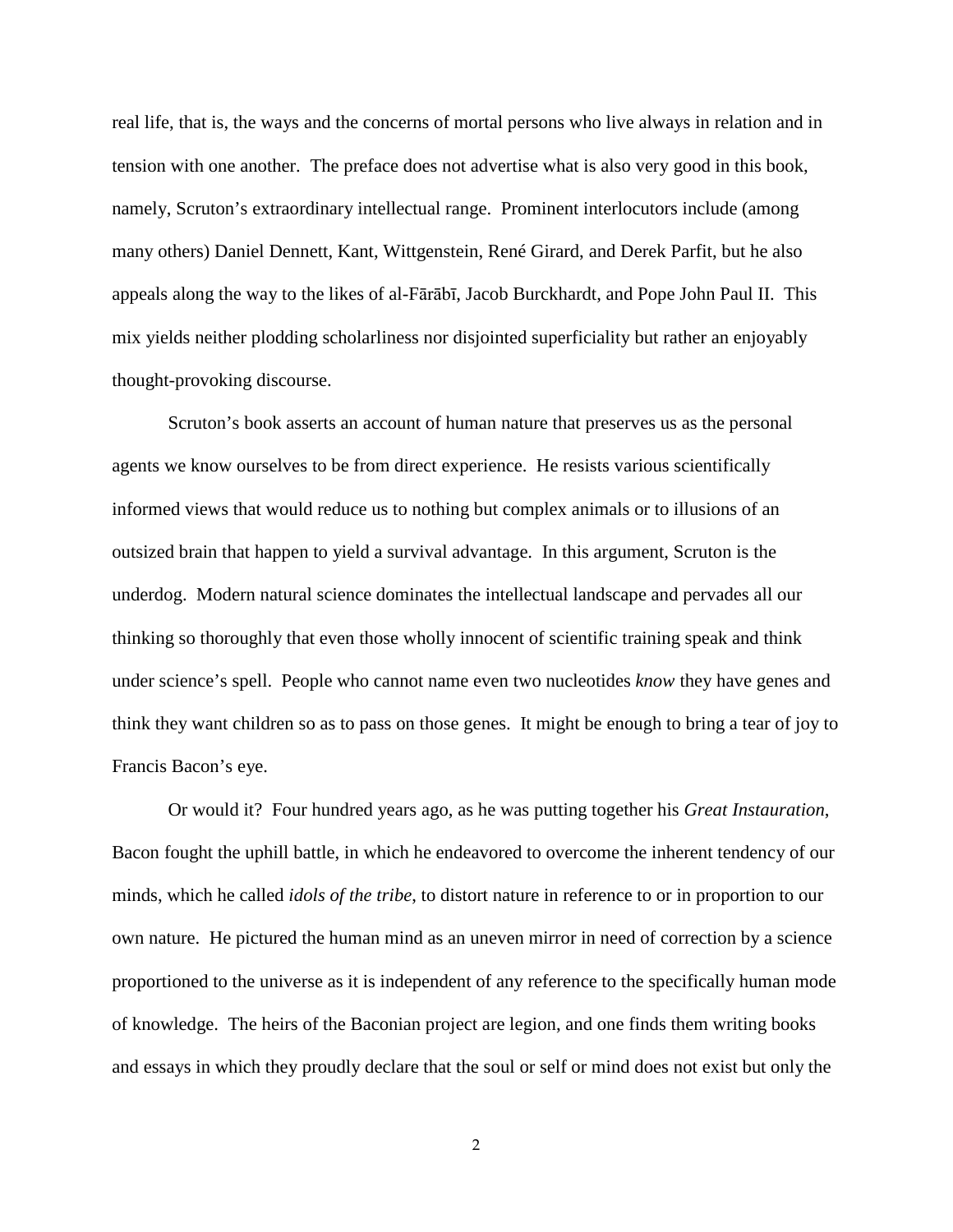brain and its electrochemical processes. As Scruton puts it, the human person "is in principle unobservable to science, not because it exists in another realm but because it is not part of the empirical world." What science had to work to forget to see, it has at last forgotten entirely. For some time now, this view has been seeping into the public consciousness (or into many brains), and it finds expression in ordinary opinion with greater frequency. And this Bacon might lament. For he also cautioned against "the idols of the theatre," which are "the *illusions* which have made their homes in men's minds from the various dogmas of different philosophies." He explained that this applied not only to ancient thought, but also to "many principles and axioms of the sciences which have grown strong from tradition, belief and inertia" (*New Organon*, I.xliv). Bacon anticipated that even true science could become dully accepted orthodoxy. Is that not where we stand today, when members of the media inquisitorially ask presidential candidates to confess their belief in evolution or climate change? Anyone admitting what must be true for all of them and, indeed, for nearly all of us—that he or she does not in any substantive sense *know* the truth in these matters and hardly stands qualified to hold an opinion—would be branded a skeptic or a fool and a threat to the body politic. That the partisans of science have come to regard *skeptics* as enemies shows how science, now "grown strong from tradition, belief and inertia," has become the home of orthodoxy and the tool of choice for today's authoritarian dogmatists.

Consequently, at least two groups of people need books like Scruton's *On Human Nature*, which takes science seriously while taking issue with the scientistic popularizers who overstate their case. First, the non-scientific public should welcome this clearly argued and thoughtful response to efforts to subvert common sense about human distinctiveness and moral agency.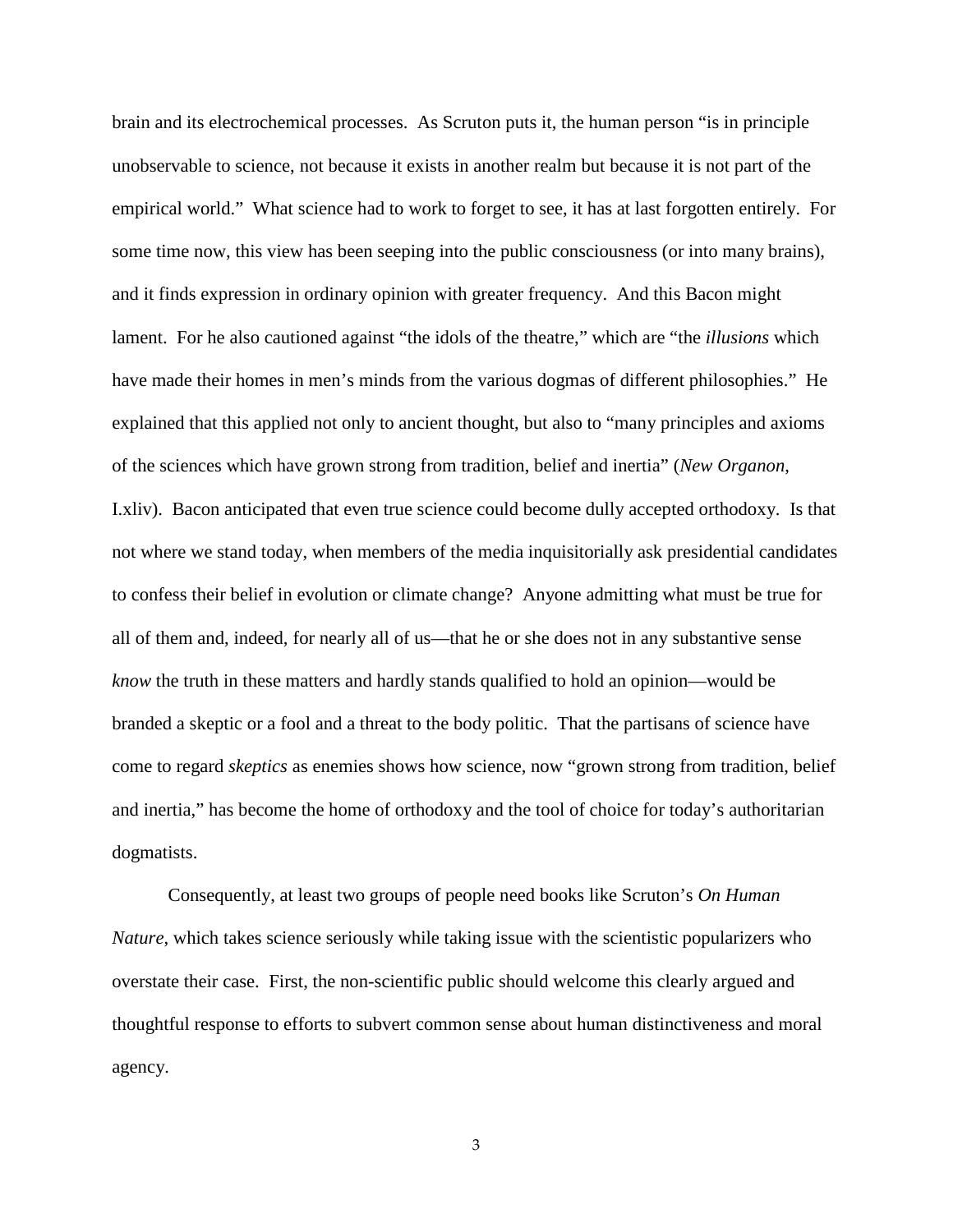Ordinary people are in the unfortunate position of believing things that are true but which they cannot defend by any rational argument that will withstand the force of scientific reasoning, however flawed that reasoning may be. Hence, by targeting ordinary beliefs . . . scientists score easy points and conceal the weakness of their case.

The named targets of this sort of accusation are Richard Dawkins and E. O. Wilson, and let it be noted that Scruton carefully distinguishes science from the popularized presentations of what science allegedly means. Second, anyone interested in genuinely understanding what it means to be human needs books like this in order to raise that question in dialogue with contemporary science-based claims that explain us away into a neurochemical substrate or into our subhuman evolutionary past.

The key to such books, as Bacon knew, is the starting point. For we must first take seriously the human phenomena of our direct, non-scientific experience as that which requires explanation if we are ever to recognize the verdicts of science as adequate explanations of those phenomena. Science has not explained what it peremptorily eliminates as unreal. To insist on the importance of the phenomena is not to deny that the earth moves because we cannot sense it, but to require that the scientific explanation that it does move also account for the appearance of immobility. This requirement seems to have been fairly met in the case of the earth's motion, but when we turn to the understanding of human nature, as Scruton shows, science has a long way to go, and the scientists and their apologists should admit as much.

The first chapter ("The Human Kind") addresses human distinctiveness by asking to what kind we belong. According to evolutionary biology, our kind is the human animal, and we are to be explained as any other species. Like all animals, the human animal is produced by the combination of nonhuman parts, combinations random in origination but preserved by the necessity of natural selection. When Dawkins invents the meme to explain away the enormous fact of human customs and social life, he exempts scientists from the rest of human species: only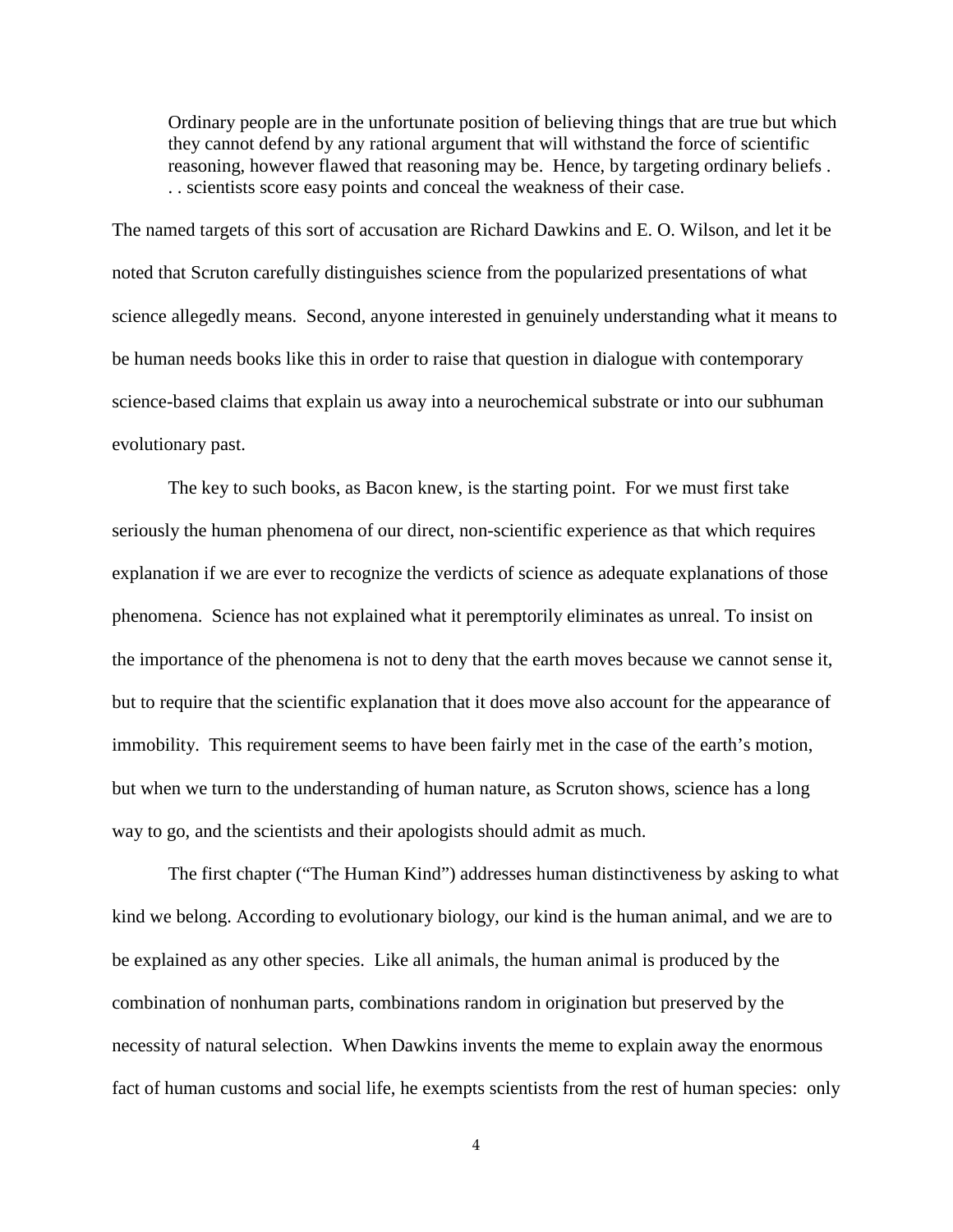scientists are capable of discriminating truth and falsity. The rest of us are ruled by memes that have invaded our brains like viruses. Scruton is unimpressed. "The concept of the meme belongs with other subversive concepts . . . in being aimed at discrediting common prejudice. . . . [I]t is a spell, with which the scientistic mind seeks to conjure away the things that pose a threat to it."

In Scruton's analysis all biological explanations that find excessive continuity between human beings and animals similarly fail to explain.

They fall short of the target, for the very reason that what we are is not the thing they assume us to be. We are animals certainly; but we are also incarnate persons, with cognitive capacities that are not shared by the other animals and which endow us with an entirely distinctive emotional life.

According to Scruton, then, our kind is the person, and he, like Kant, asserts that we should be prepared to recognize that we may be more essentially like God or angels or any other rational species than we are like animals. He does not attempt to give a complete account of our kind, but he illustrates human specificity by appeal to familiar elements of the phenomena of laughter and blame. We laugh at some things and we assign blame to persons for some actions and not for others with reason and not simply because our bodies make us do so or in order to amplify our genetic success. As Scruton has it, noting we avoid practices that are dysfunctional is trivial, and evolutionary biologists presuppose but do not prove that our observable traits exist because of their survival functions.

The weakest part of this account appears when Scruton attempts to say how our personal being is related to our bodies, which he grants have resulted through evolution from a nonhuman origin. "I would suggest that we understand the person as an emergent entity, rooted in the human being but belonging to another order of explanation than that explored by biology." He describes this as "something like" the way an image or picture emerges from the materials of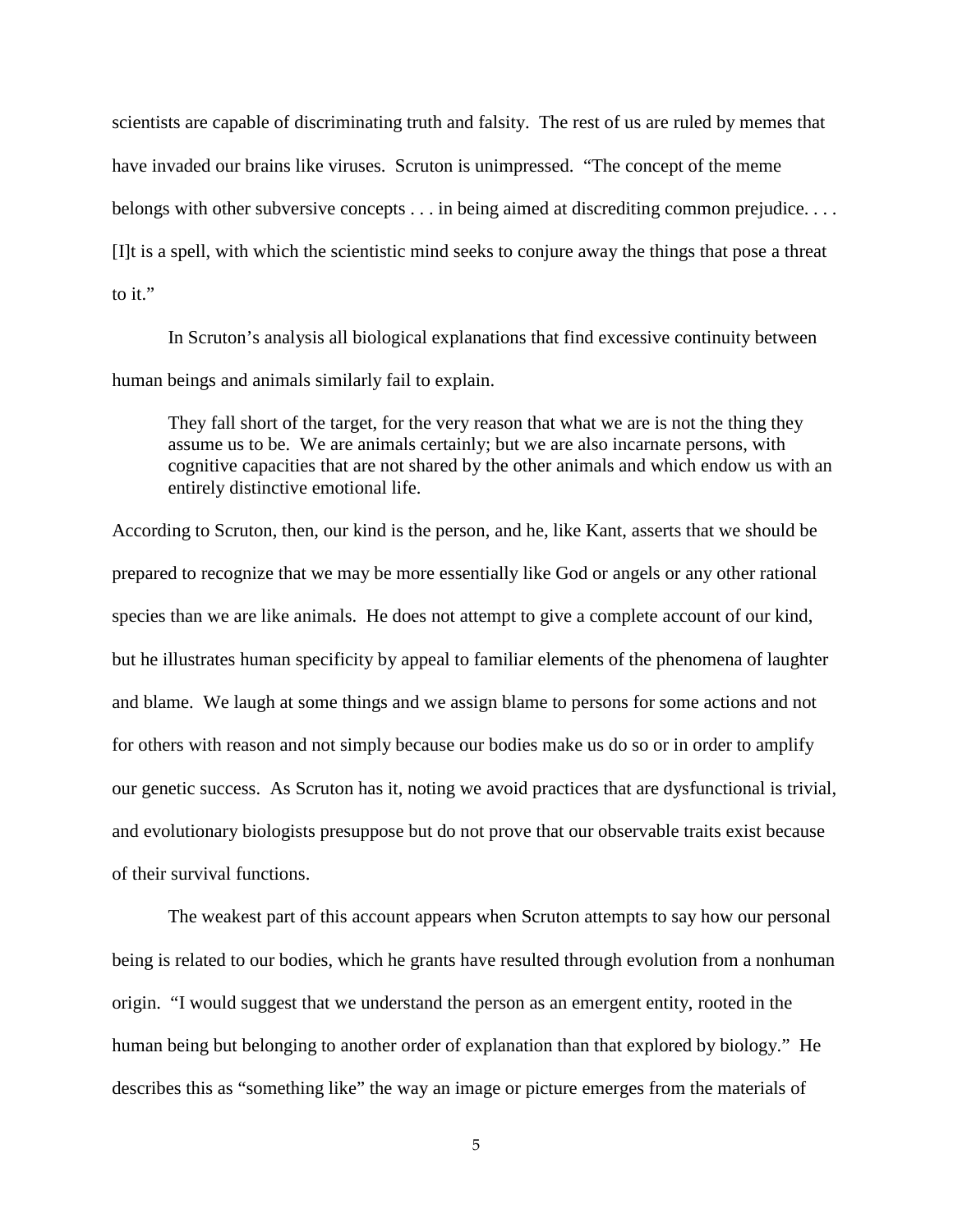canvas and paint. On this view, the person is "not something over and above the life and behavior in which we observe it but not reducible to them either." He explicitly declines to account for the nature of the emergent entity; his concern is to defend the integrity of the phenomena. Nevertheless, "the kind to which we belong [person] is defined through a concept that does not feature in the science of human biology." Our personal relations can only be understood on the surface, and the phenomena of personal life must not be eliminated by the science purporting to explain them.

One difficulty with this approach is that Scruton himself does not articulate the phenomenology of pictures adequately. A picture depends not only on the placement of the paint on the canvas. A picture comes to actuality only in the presence of someone capable of taking it as a picture, and so the picture is not simply the effect of suitably ordered material. The picture can *emerge* from the placement of the paint only because a person is already there to let the picture be. Two portraits facing each other on the gallery walls do not come to mutual selfawareness. A person cannot simply be the effect of suitably arranged matter, and, although many kinds of things may be taken as pictures, a person cannot be produced simply by taking biological material a certain way. For, even granting that other persons are essential to the full development of our individual personalities, it remains true that there is something already in the baby that is not in the puppy before anyone regards the baby as a person. (Those interested in a deeper consideration of these matters and, in fact, many other themes explored in Scruton's book, should consider the work of Robert Sokolowski, especially his *The Phenomenology of the Human Person*.) Scruton appears to concede too much to the materialism of his opponents, and he seems to need to hold the door open to a richer ontological basis for the phenomena of personal relations, on whose priority he rightly insists.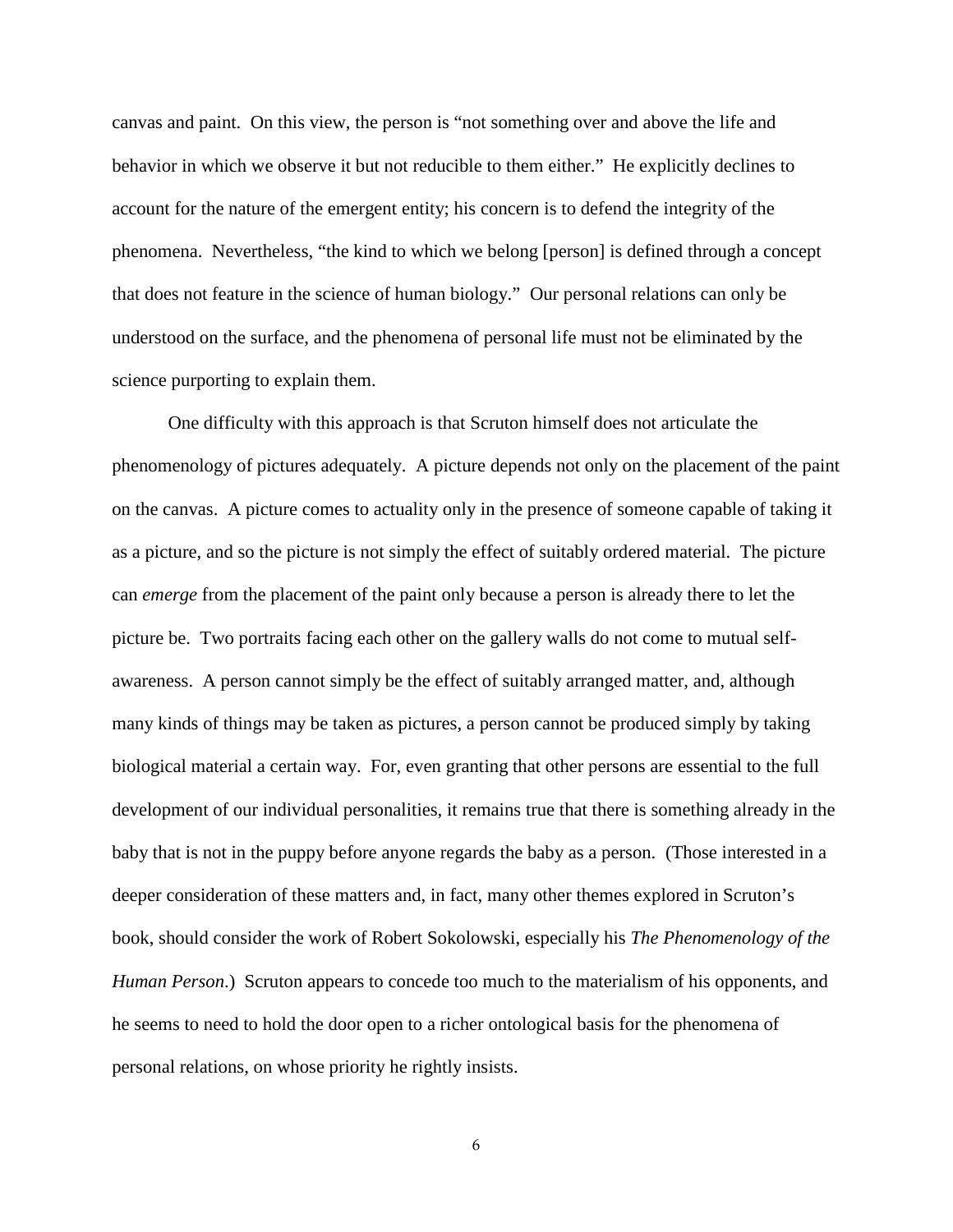In the second chapter, "Human Relations," Scruton develops Steven Darwall's notion of the *second-person standpoint* as "the standpoint of someone whose reasons and conduct are essentially addressed to others." Relation to others is "built into the very idea of the human person," and therefore, "'I' requires 'you,' and the two meet in the world of objects." The Hegelian overtones of this argument are hard to miss. We recognize ourselves and others as different from things, even though it remains true that persons are also organisms that can be understood partially through science. Nevertheless, persons ultimately elude the grasp of science because the subject cannot be conceived as an object. "The subject is a point of view *upon* the world of objects and not an item *within* it." Persons relate to one another through "overreaching intentionality." "Hence the word *you* does not, as a rule, *describe* the other person; it summons him or her into your presence, and this summons is paid for by a reciprocal response." We encounter one another as agents who think and act with reasons and not merely as compounds of inert bodies caught in the push and pull of causal interaction.

Giving each other reasons, holding each other to account, praising, blaming and negotiating, and working for the other's acceptance and being in turn influenced to accept—these are all the moments in an ongoing dialogue in which each of us aims attention not to the body of the other but to the first-person perspective that shines within it.

In the third chapter, "The Moral Life," Scruton emphasizes our personal particularity by distinguishing us from other material things. Water or gold is mere *stuff*, and a ring or a wooden table is stuff manipulated accidentally to form a *thing*. At a higher level, an *essential whole*, like a horse, constitutes a single being that can be named and irrevocably destroyed. Beyond this, a person exhibits "deep individuality" by identifying himself as an individual over time and asserting himself as the author of his own actions in the world. Deep individuality must not be mistaken for individualism; it is rather a universally human "social condition" we share with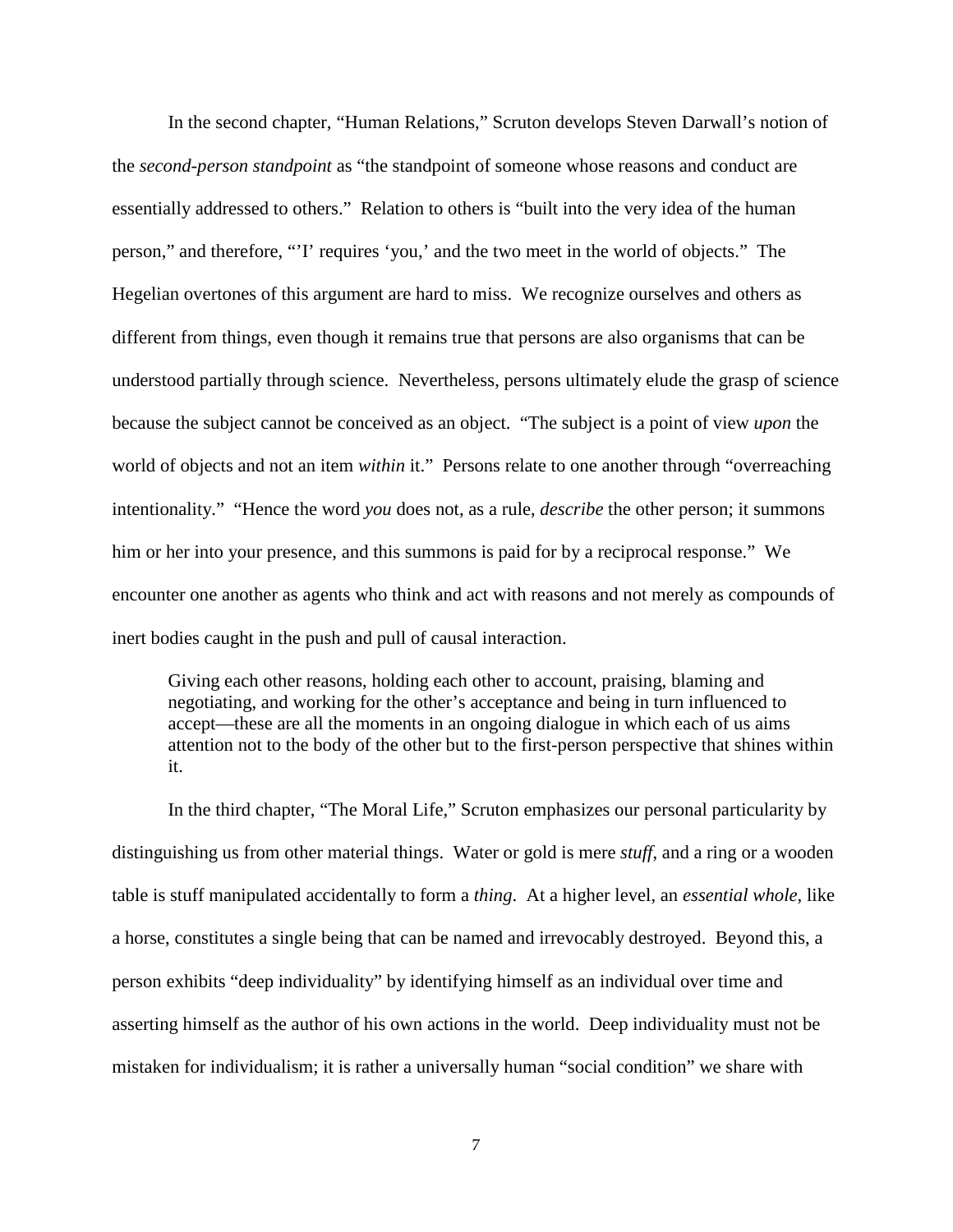others in which we severally take responsibility for the past and make commitments extending to the future. Understanding our moral lives requires us to attend to the human phenomena of offense and conflict coupled with the communal effort to avoid violence by making complex distinctions associated with assigning blame, making excuses, showing repentance, and seeking and offering forgiveness, and so on. Whatever similarities there may be with animal behavior related to conflict and aggression, Scruton argues that the reasoning involved in our moral emotions like guilt, sorrow, and regret shows that human actions cannot be understood merely as adaptations. The distinction between deliberate acts and indeliberate offenses or harms in which we are causally but blamelessly involved requires attention to the interior structure of our agency. Scruton turns from these observations to a compelling consideration of moral pollution, both as we find it in Greek tragedies (where Jocasta and Oedipus are less willing to excuse themselves than contemporary readers generally find appropriate) and as we find it in acts of rape and incest. To see these as mere physical harms and not as violations is not to see them at all in their moral reality. This chapter concludes with a defense of a sort of deontological conception of moral judgment (syncretizing Kant and Aristotle) against a consequentialist understanding attributed to the likes of Peter Singer and Derek Parfit. The key to the moral life, in Scruton's eyes, is the concept of the person, which, he says, must occupy the center of our lives and our motivations as we give account of ourselves to one another. It is worth noting that he centers the moral life on the person and not on the good or on happiness, understood as that which transcends and completes us as persons.

In the final chapter, "Sacred Obligations," Scruton displays the affinity between his own conception of moral reasoning and widely accepted contractarian views, according to which individual autonomy and respect for rights provide the basis for a shared political order among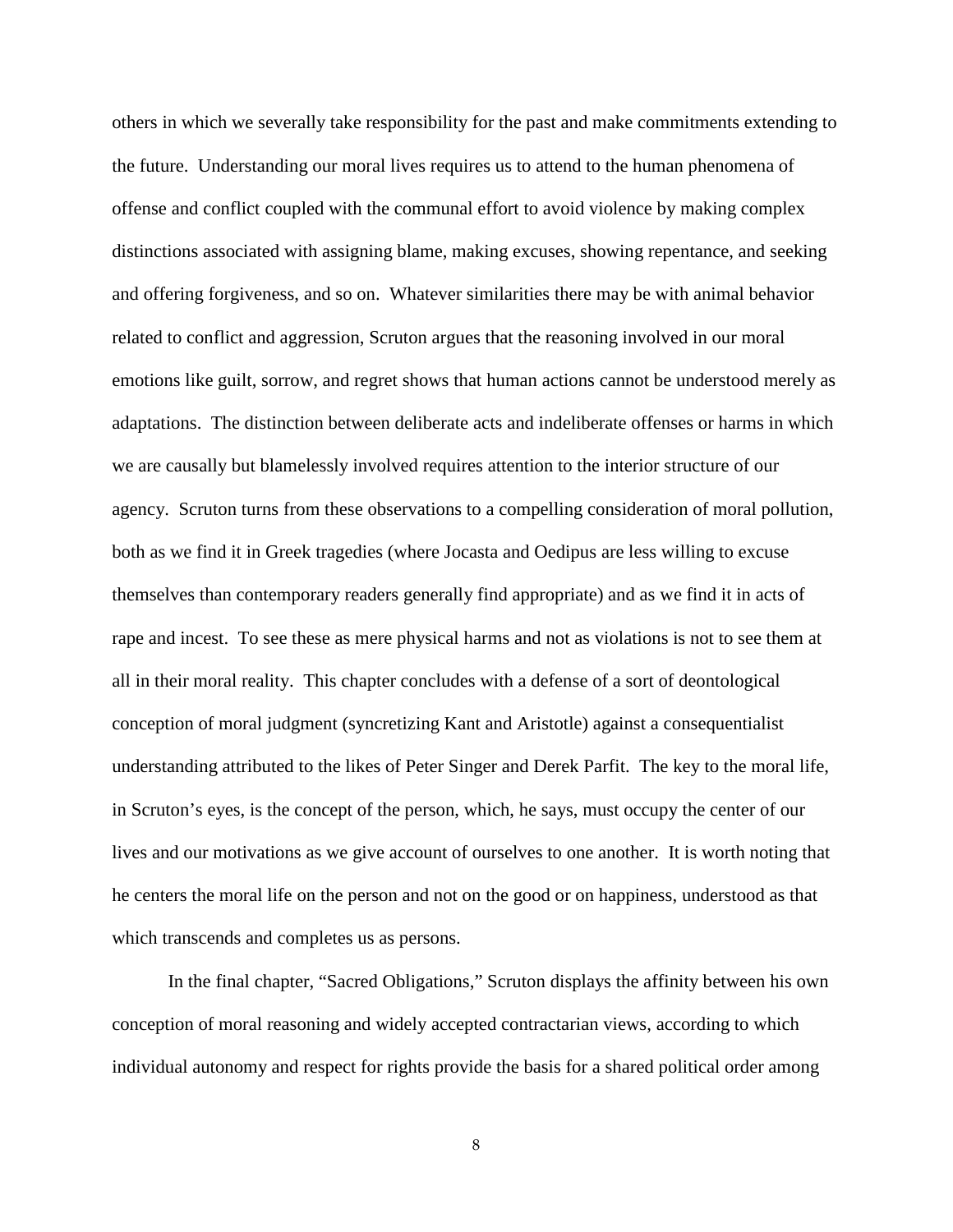people who nevertheless disagree on ultimate moral, metaphysical, or theological issues. He identifies and addresses two objections that may be raised against himself and the contractarians. First, we are bodily organisms rather than noumenal, autonomous selves, and consequently our physical being and its dependencies, attachments, and vulnerabilities are central to the manner in which we relate morally. Second, we are morally bound by ties we have never chosen because our obligations precede and are more fundamental than our free choices. We have freedom only within a context established by the presence of other moral agents, and we are bound to them morally whether we consent to it or not. In response, Scruton uses the chapter to try to flesh out, so to speak, how bodily relations can be acknowledged in moral thinking and how our unchosen obligations can be "shaped and justified."

His reply begins with an appeal to Aurel Kolnai's account of sexual morality because it shows how violations like rape and incest involve pollution and desecration, which helps us see that something essential is lost when we analyze sexual conduct solely in terms of genetics and health or consent and pleasure. He turns also to piety, as the appropriate response (ignored by mainstream contemporary political thinking) to the unchosen sources of one's life and upbringing, for "most of what we are and owe has been acquired without our own consent to it." Here, too, he concentrates on crimes against piety to manifest the reality of the sacred, and ultimately he gives consideration to the phenomenon of what might be called *personal* evil, which originates from and targets persons. Iago does not merely wrong Othello; he seeks to destroy him. "The [Nazi] camps did not exist to produce suffering only; they were designed to eradicate the humanity of their victims. They were ways of using the body to destroy the embodied subject." Evil of this kind occurs on a different plane from the damage produced by natural disasters or plagues and goes well beyond the bad things we all do to one another through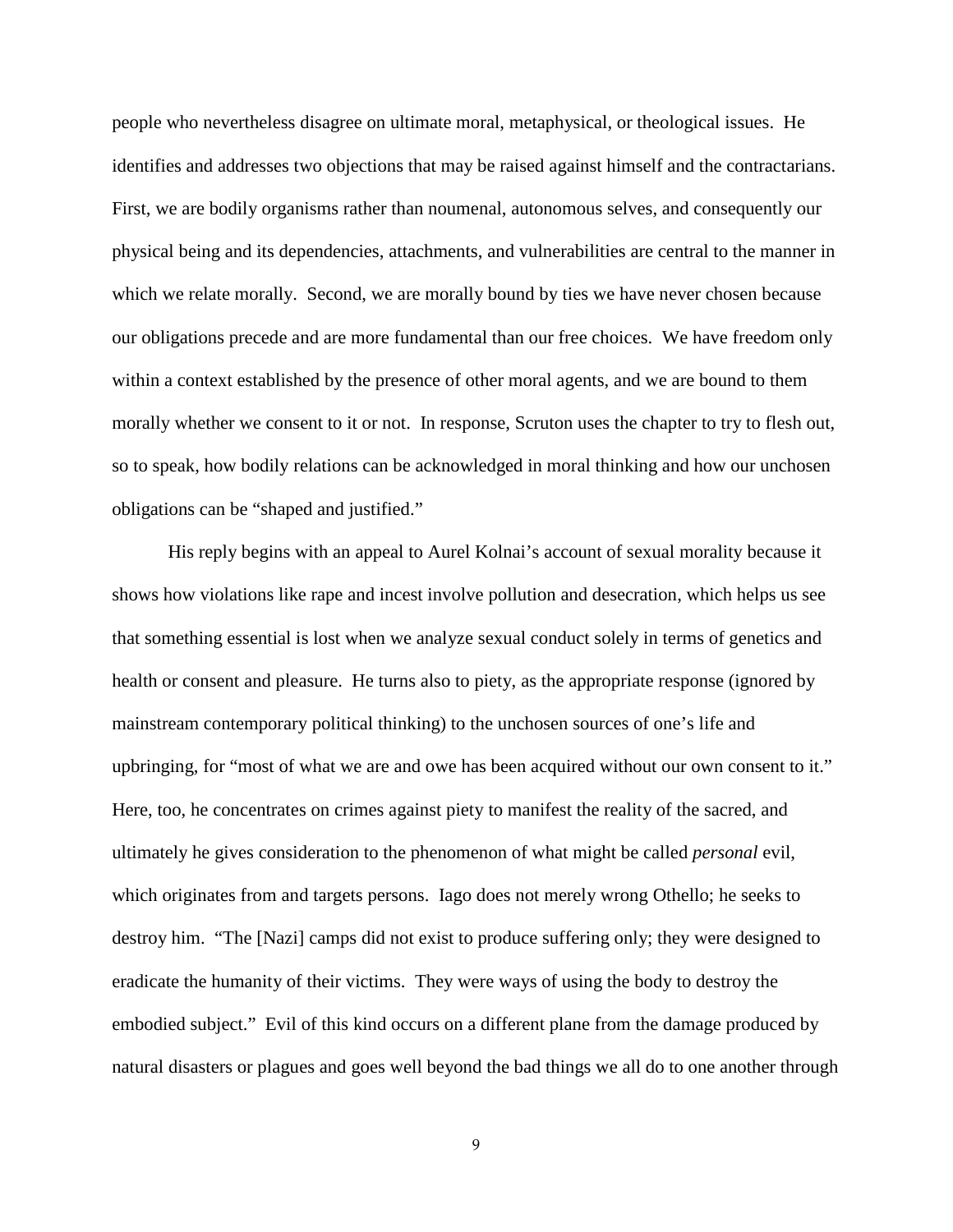ordinary selfishness, lack of consideration, or even malice. Scruton uses evil's uncanniness to reinforce our grasp of the person: "The concept of evil, like that of the sacred, describes forces that seem to impinge on our lives from elsewhere. Our understanding of these forces has the same kind of overreaching intentionality that I ascribe to interpersonal relations."

Scruton's treatment of these objections reveals that he regards his own account of the person as problematically or unclearly related to the human body. This was somewhat surprising because he clearly and consistently holds that the person is not "some cryptic entity" beyond the body. Rather,

At a certain level of complexity, a way of seeing others and ourselves becomes available to us and through this way of seeing we are confronted with another world than that described by evolutionary biology.

For the last chapter to make sense, we seem to need to stress the difference between these two worlds and no longer speak of persons encountering one another in the world of objects (as in chapter 2). It sounds more like we should understand the relation between these two worlds to be rather like that between Eddington's two tables, the table of ordinary experience and the scientific table of atomic forces. The issue of priority between the two worlds becomes crucial, just as it did in Eddington's account. Scruton speaks of the person as emerging from prepersonal biological conditions. It is on this score that I want to lodge one significant objection or question, which is all the more puzzling because it seems that it would not arise if Scruton held consistently to what he sometimes writes. To call the person an emergent dimension of the body implies a genealogy and seems vulnerable to the criticism he suggests holds for all "genealogical accounts—either they begin from a state in which the concept is already applied, or they do not succeed in showing how we can come to apply it." The first paragraph of Scruton's book begins with these words: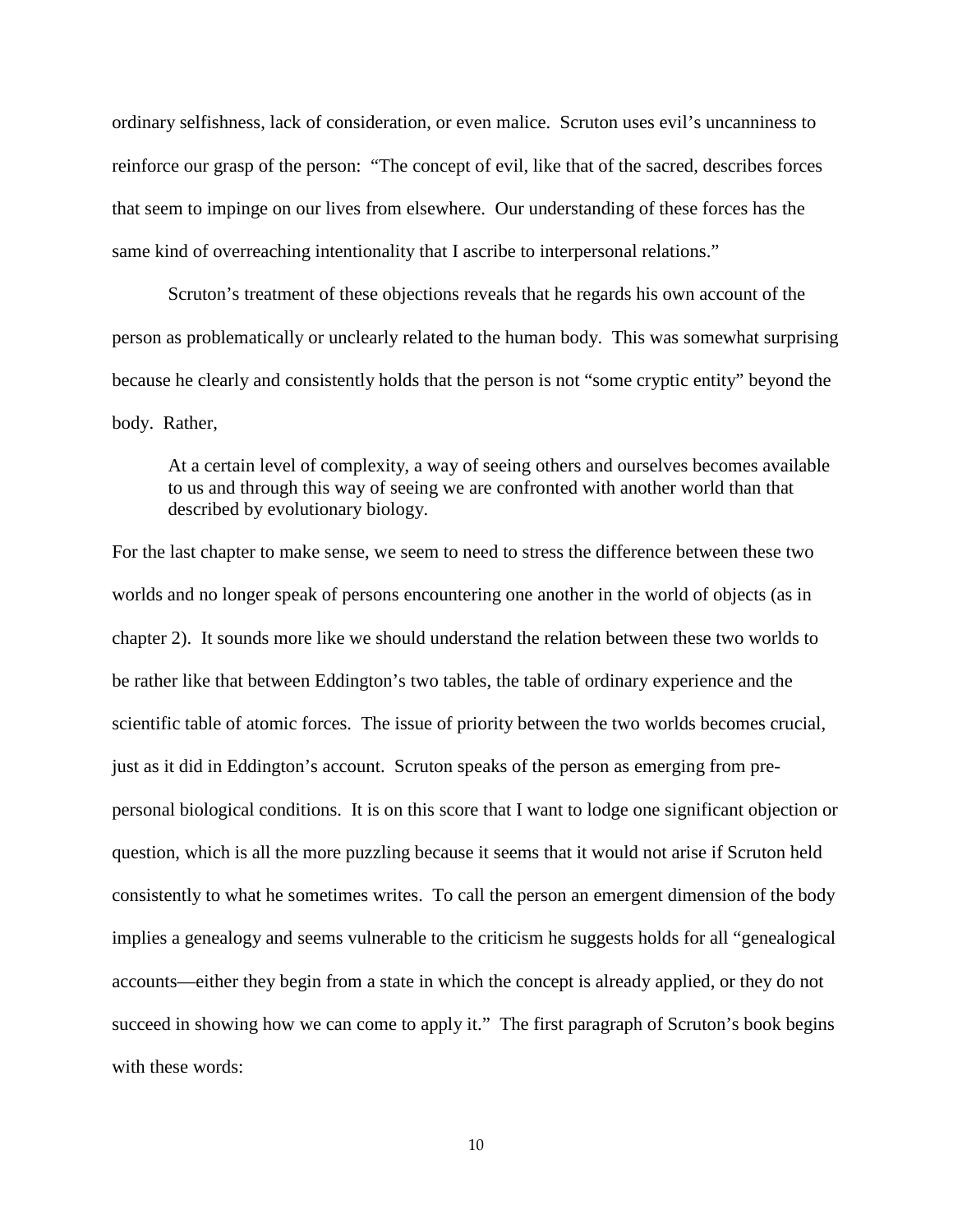We human beings are animals, governed by the laws of biology. Our life and death are biological processes, of a kind that we witness in other animals too. We have biological needs and are influenced and constrained by genes with their own reproductive imperative.

In the second paragraph, he turns to the poetic and philosophical effort to write about erotic love.

These stories have *endowed* the object of love with a value, a mystery, and a metaphysical distinction that *seem* to place it outside the natural order. And in these stories, biology *seems* hardly to figure. . . . (italics added for emphasis)

To treat the scientific account of nonhuman matter and of our pre-personal ancestry as more certain than our awareness of ourselves is to substitute an imaginary construction for the reality we know directly. Science never can be first for us. Even when it corrects illusions in our perception, science remains essentially derivative from ordinary experience as the starting point from which scientific validity can be reached. Scruton knows this. In *Modern Philosophy* (Penguin, 1995), he wrote, "This public realm [in which we share language with others] is no fiction of the demon, but the fundamental reality" (54). And more recently in an online essay entitled "The Unobservable Mind" (parts of which are included in this book), he stated: "Consciousness is more familiar to us than any other feature of our world, since it is the route by which anything at all becomes familiar." Because this is so, the scientific effort to account for the emergence of mind from non-conscious matter requires the scientists to construct in thought an imagined world where there is no consciousness. What guarantee is there that we can accurately *conceive* matter while subtracting from it human consciousness? Even if that can be done, do we know that science's current interpretation of matter is adequate to the nature of matter? The mysteries of quantum physics ought to be enough to give us pause. Should we not be willing to reconsider our understanding of matter so that we can avoid finding it necessary to conclude that consciousness and choice and persons do not exist? Instead, Bacon's disciples commonly trust in the scientific construction as real and treat the world of ordinary experience as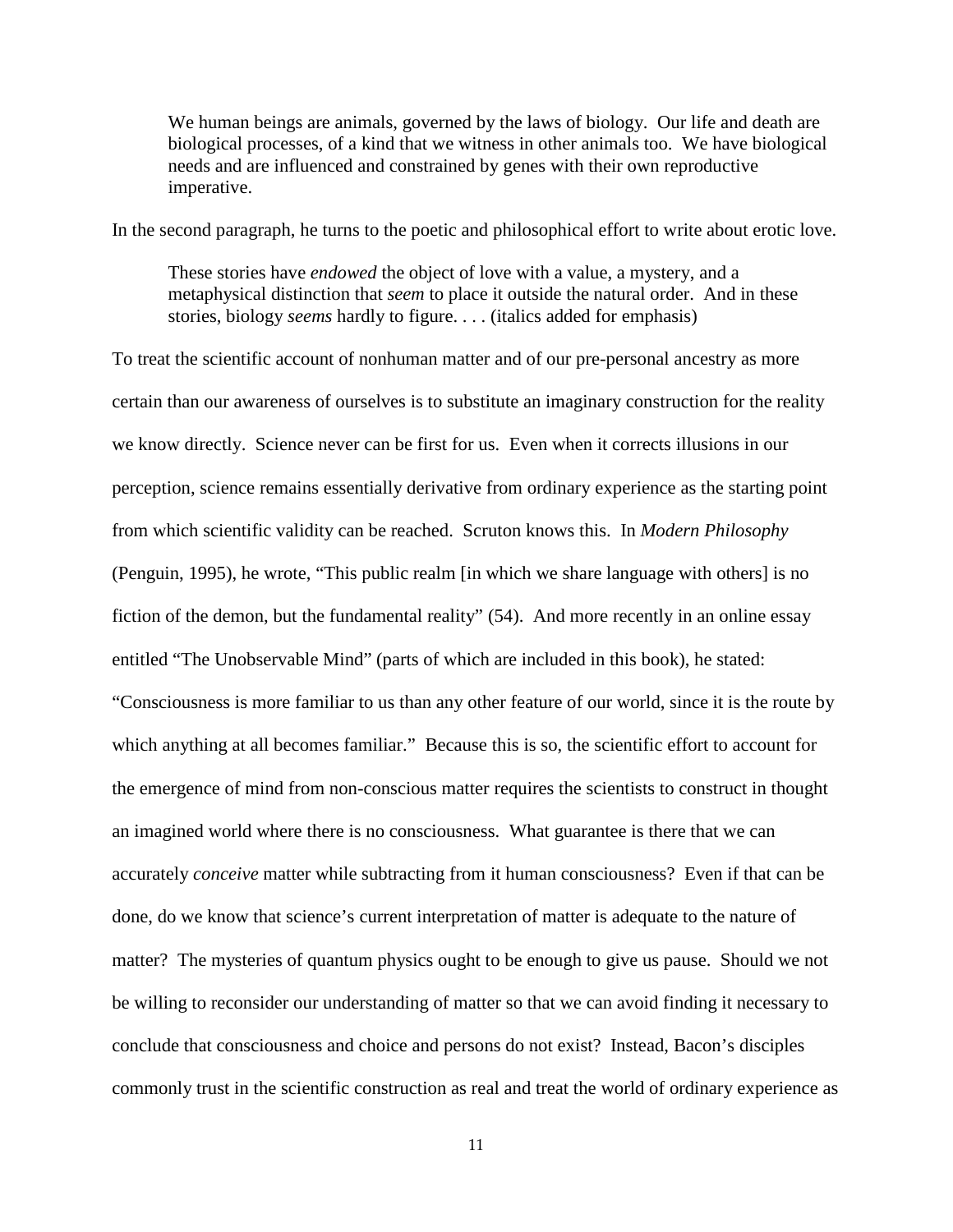the product of human imagination. Their consequent willingness to dismiss themselves from existence as cognitive persons is a nonviolent form of Scruton's evil. Whatever science's problems may be, the more essential question I raise is how we should understand Scruton's readiness to concede so much to the priority of the scientific account of our biological origins.

This question, which nagged at me throughout the book, is part of what makes it such engaging reading. Even when one disagrees with Scruton or wishes he had done something differently, his writing remains unremittingly *interesting*. He reads widely across the disciplinary boundaries by which most authors circumscribe their relevance, and he does not shy away from making "an argument that has opened onto a wide intellectual landscape." His book aims to remind us of the "metaphysical mystery around which our lives are built," a mystery that some advise us to regard as definitively solved by one doctrine or another and others advise us to ignore because it does not give way to formulaic solution. In this gracefully written book, Scruton, instead, invites us and stimulates us to think, and for that we should thank him before he gets to the grave.

## **Further Reading**

- Jardine, Lisa, and Michael Silverthorne (Eds.). 2000. *Francis Bacon: The New Organon*. Cambridge: Cambridge University Press.
- Scruton, Roger. 2005. "The Unobservable Mind." *MIT Technology Review*. www.technologyreview.com/s/403673/the-unobservable-mind/
- Scruton, Roger. 2014. *The Soul of the World*. Princeton and Oxford: Princeton University Press.

Sokolowski, Robert. 1977. "Picturing." *Review of Metaphysics* 31: 3–28.

Sokolowski, Robert. 2005. *The Phenomenology of the Human Person*. Cambridge and New York: Cambridge University Press.

Daniel Maher is Associate Professor of Philosophy at Assumption College in Worcester, Mass. His research focuses on ancient and early modern philosophy as well as medical ethics. He has published in *Society*, *Review of Metaphysics*, *Logos*, *Interpretation*, *Proceedings of the American Catholic Philosophical Association*, and *Perspectives on Political Science*.

[dmaher@assumption.edu](mailto:dmaher@assumption.edu)